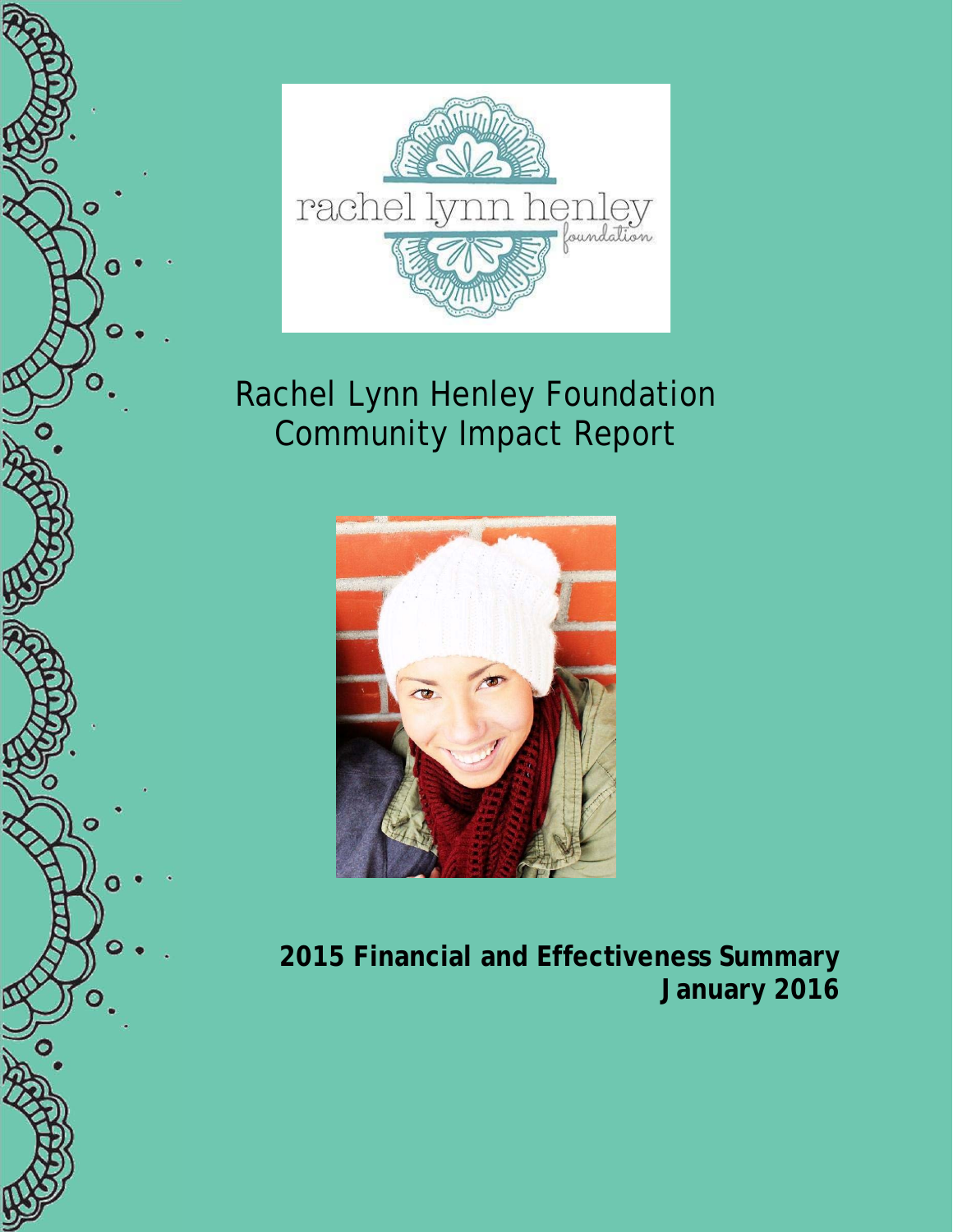#### **Letter from Board President**

What amazing gifts Rachel Lynn Henley gave to each of us, to our community and to our world. Rachel encouraged so many people to believe in themselves and to follow their dreams as they live their best lives. One of her dreams was to start a foundation to support other children and families who had been affected by cancer. She called us together at our annual family trip in May of 2015, told us her plan and asked for our help in making it happen. She fully expected to be a part of the work, but also gave us the gift of letting us know exactly what she wanted her foundation to do.

After Rachel's passing on June 2, 2015, we got to work on fulfilling her dream. The Rachel Lynn Henley Foundation was created in her honor and with the love and hard work of an incredible group of family and friends. Since receiving our non-profit determination in August, we have been completely overwhelmed and filled with gratitude for the support of our generous donors. We appreciate the trust they have shown in us. With their help we have raised an amazing \$20,327.15 in the past five months, far exceeding our wildest hopes and dreams. With these funds and the support of our donors we have been able to:

- $\mathcal{R}$  Adopt a local child's wish through the Make-A-Wish Foundation;
- **W** Donate \$6,000 to Fred Hutchinson Cancer Research Center for Rachel's oncologist to use for his ongoing research (which was matched by an anonymous donor to double the impact on research);
- $\circledast$  Hold a dinner and craft night for the families at MultiCare Treehouse; and
- Collect toys for the patients at the Hematology/Oncology clinic at Mary Bridge Children's Hospital.

We are looking forward to growing even more and continuing to make a difference in 2016. We are currently working on planning our events for the year, including our largest event, our annual spring auction, along with other fun new events! We are working on partnerships with other non-profits that support pediatric cancer patients in different ways, and are excited to share news about these in the near future. We will continue to build our relationship with our local children's hospitals and follow ongoing pediatric research projects so that we can learn of their needs that we can support.

By combining the contributions from many donors, we have made and look forward to continuing to make a tangible and meaningful difference in our community. We are thrilled and grateful to our supporters for what we have been able to accomplish so far. We are excited for continued growth in 2016!

With gratitude. Mary Henley

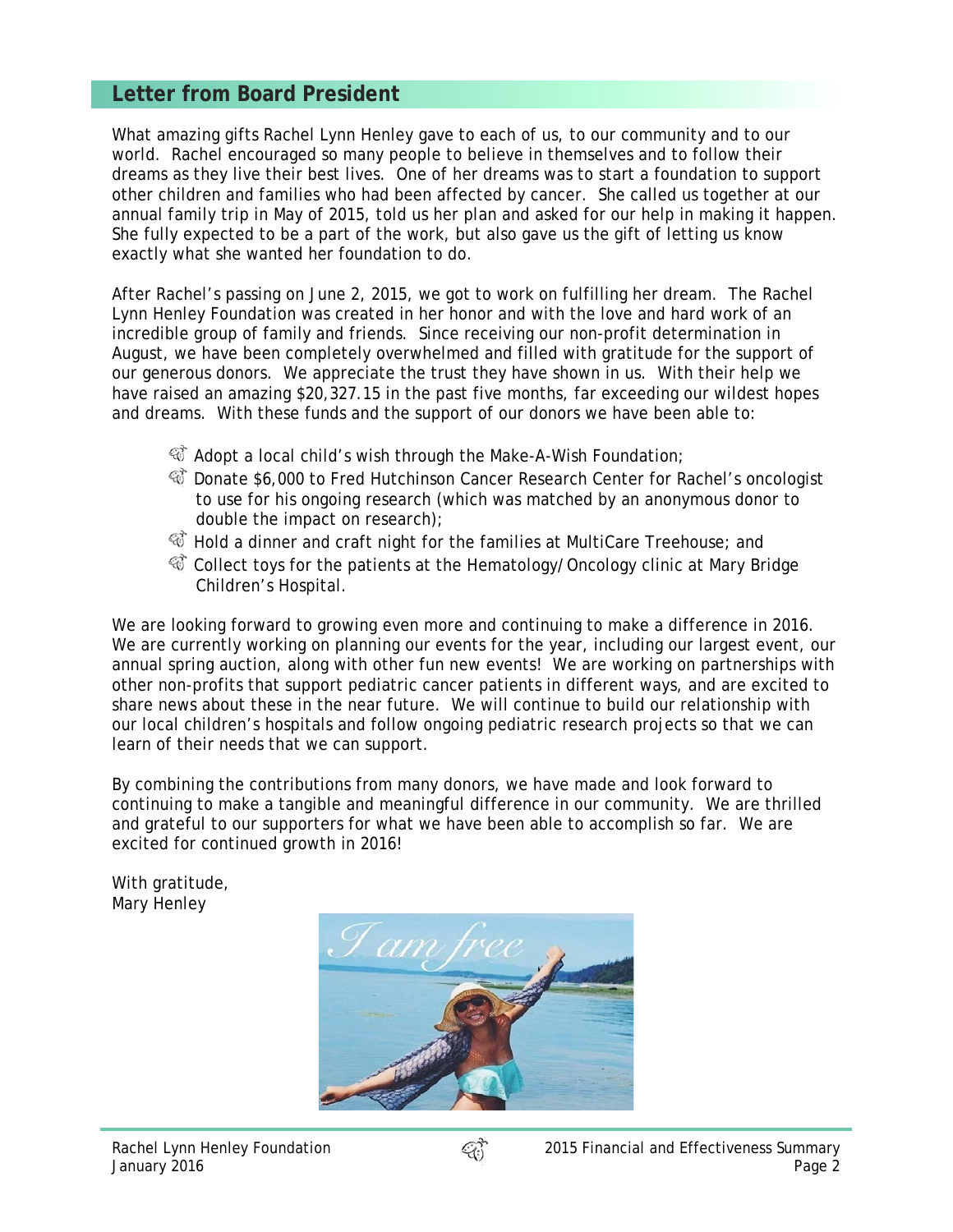#### **Background and Organization Information**

Rachel Lynn Henley was an active and fun-loving freshman at Stadium High School in Tacoma, when her life was turned on end with a cancer diagnosis in 2007. She bravely and gracefully fought synovial sarcoma - a rare soft tissue cancer - for 7 ½ years before her battle ended peacefully on June 2, 2015. Throughout her fight, Rachel was passionate about helping others and raising money to support cancer research and support for other cancer fighters. With a strong team behind her, we proudly raised over \$80,000 in our previous eight years of fundraising as an American Cancer Society Relay for Life team.

One of Rachel's last wishes was to create a foundation that would allow us to more personally and actively support various cancer research organizations focusing on pediatrics and sarcomas, as well as organizations that enrich the daily lives of young cancer fighters. Rachel wanted to use all that she had learned during her fight to help others in similar circumstances. This foundation is created in her honor and it makes our hearts happy knowing that we are working toward carrying out her wishes.

The foundation received its non-profit determination from the Internal Revenue Service on August 19, 2015. The mission of the Rachel Lynn Henley Foundation is to support children and young adults going through cancer treatment by enriching their quality of life during their fight, and to fund the important and ongoing research needed to find cures for pediatric cancers. Below we have identified each of the Foundation's Core Programs, and show how we were able to make a difference in 2015 in each of these areas.



Rachel Lynn Henley Foundation Board of Directors: From left- Parker Crites, Janet Buzzard, Andy Buzzard, Nate Henley, Mary Henley, Kelly Lauricella and Sara Best.

Note that while we have a Board of Directors, the work of this foundation could not be done without the help of our family and friends.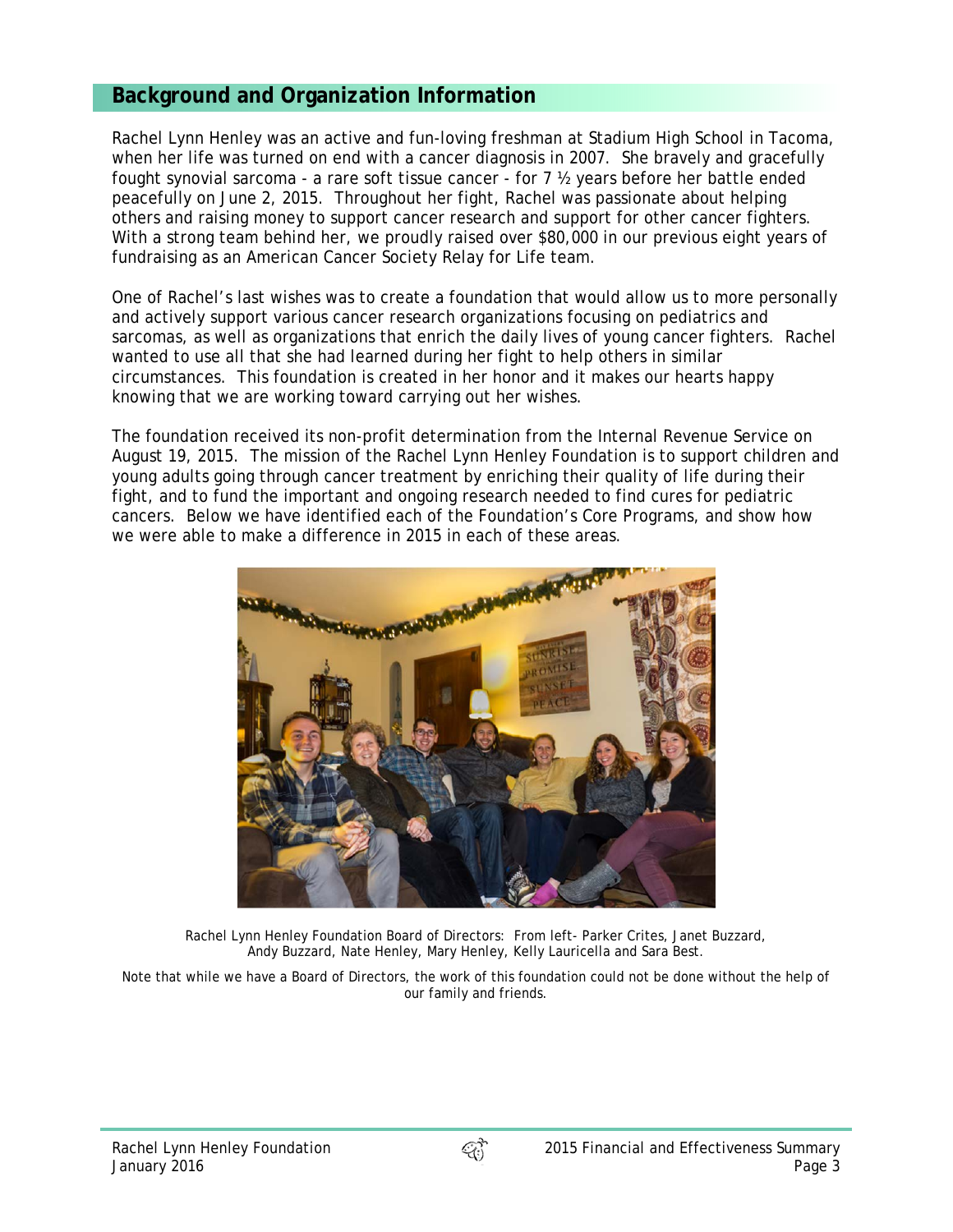## **Achievements in 2015**

The Core Programs of the Rachel Lynn Henley Foundation are listed below, along with some examples of our accomplishments in 2015:

**Directly work to enrich the lives of young cancer fighters:** During her battle, Rachel experienced the importance of the kind gestures she received from people she knew as well as complete strangers who reached out with small tokens that reminded her that she wasn't fighting alone. These gestures gave her strength and hope and made her feel so loved. We will provide tangible support to young cancer fighters both locally and from afar through our own efforts as well as through partnerships with other existing non-profit organizations.

*Our first fundraising goal was to adopt a wish for a local child through the Make-A-Wish Foundation. Rachel's wish trip in 2008 allowed her to visit her brother and his family who were stationed in the US Air Force in Germany was one of the highlights of her life. It was an amazing opportunity and allowed her to just forget about things for a while. It was one of the organizations that Rachel was anxious to give back to. We were able to adopt our wish after our first fundraising event and have now been matched with our "Wish Kid". We are so looking forward to being a part of making our adopted child's wish come true!*



**Rachel and her** niece **Brooke in Germany**



Toys collected in 2015

*We are working with Mary Bridge Children's Hospital in Tacoma to determine ways that we can support patients and families in their fight. In December, we went Christmas caroling to spread holiday cheer and included a toy and art supply drive for the patients at the Hematology/ Oncology clinic at Mary Bridge as a part of that effort. These children get gifts of encouragement periodically for milestones in their treatment, and we were pleased to add to their choices.*

**Indirectly working to enrich the lives of young cancer fighters**: We will provide financial support and/or resources to other existing non-profit organizations that provide meaningful support to young cancer fighters. This will also include sharing information about these other important organizations with our community and other friends of our foundation.

*We are working on plans to support organizations such as Beads of Courage, which provides incentive beads to kids fighting cancer to acknowledge every poke, scan, doctor visit, hair loss, etc. It gives patients a fun thing to collect while tangibly recording their journey. Whether we make a financial donation, collect beads contributed by our supporters, or work with our local arts community to create our own unique beads, we feel that this non-profit is one example of a project worthy of our support.* 



Rachel's beads from Beads of Courage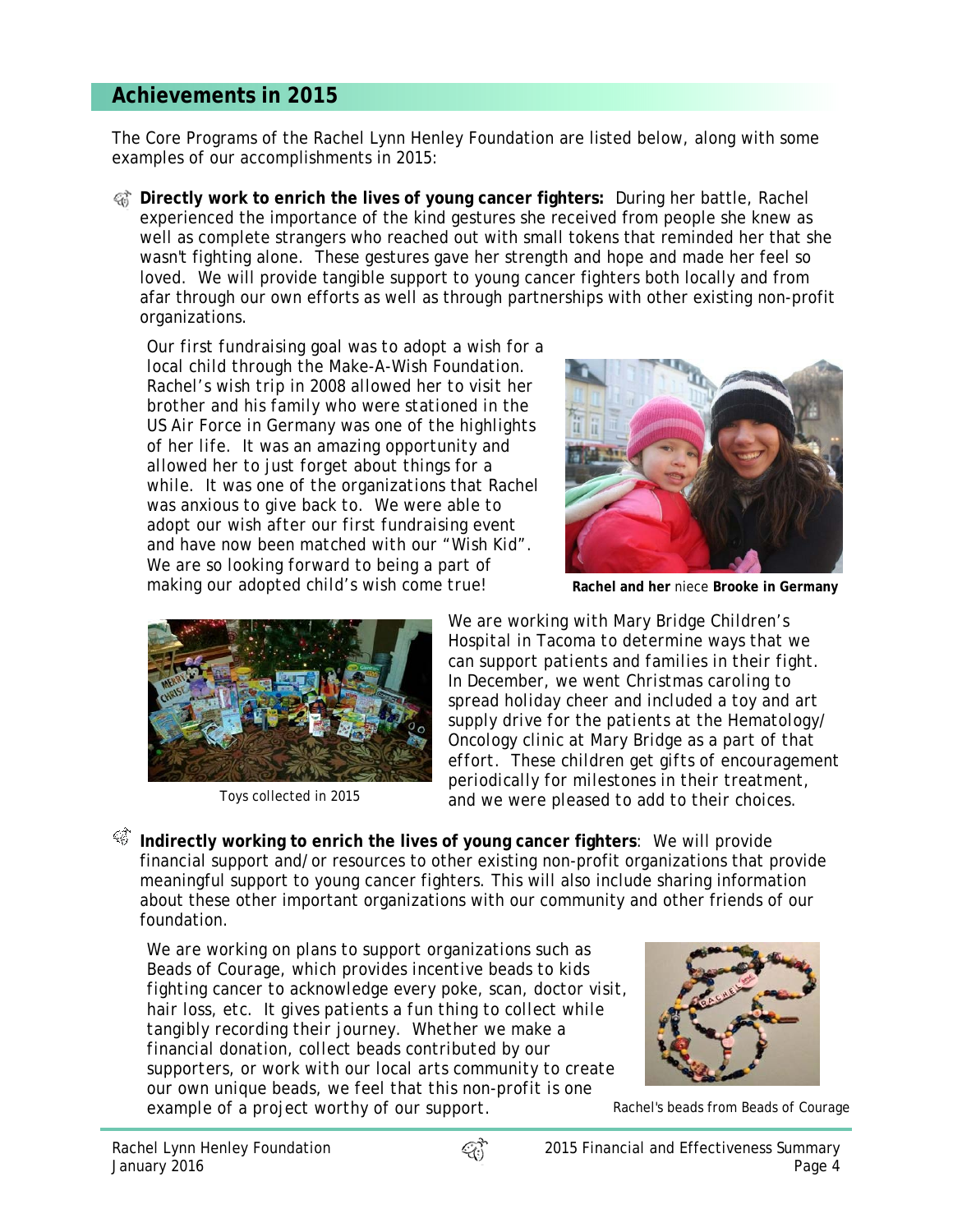**Funding ongoing research for pediatric cancers, with emphasis on sarcomas**: Rachel's oncology team in Seattle and others are working constantly on important research related to sarcoma, other childhood cancers, and reducing the effects that cancer treatment has on the future lives of children and young adults living with a cancer diagnosis. We will work to provide funding as directly as we can to these researchers to support their important work.



Rachel preparing for one of her many infusions with a smile

*We are so fortunate to have amazing doctors in this area doing cutting edge research. Rachel participated in a number of clinical trials and research projects through the years, fully knowing the importance of these projects in working toward better outcomes for young people living with and fighting cancer. We are working through the Fred Hutchinson Cancer Research Center to provide funding directly to the promising immunotherapy and vaccine trials for synovial sarcoma being done by her oncologist that she had hoped to be a part of.* 

 **Increasing awareness of individual and family issues related to a childhood cancer diagnosis**: We will work to share important information and statistics related to pediatric cancers and the effects that they have on children, young adults and families living with a cancer diagnosis. We will do what we can to help others understand how they can help make a difference for these families, with financial,

emotional, and physical support.

*This includes awareness of both the foundation, so that we can share statistics and other information through that platform, as well as sharing information from different perspectives about living with and fighting cancer. In September we posted a reminder about Childhood Cancer Prevention Month, and in November we posted a number of photos and perspectives from cancer fighters about the importance of their caregivers.* 



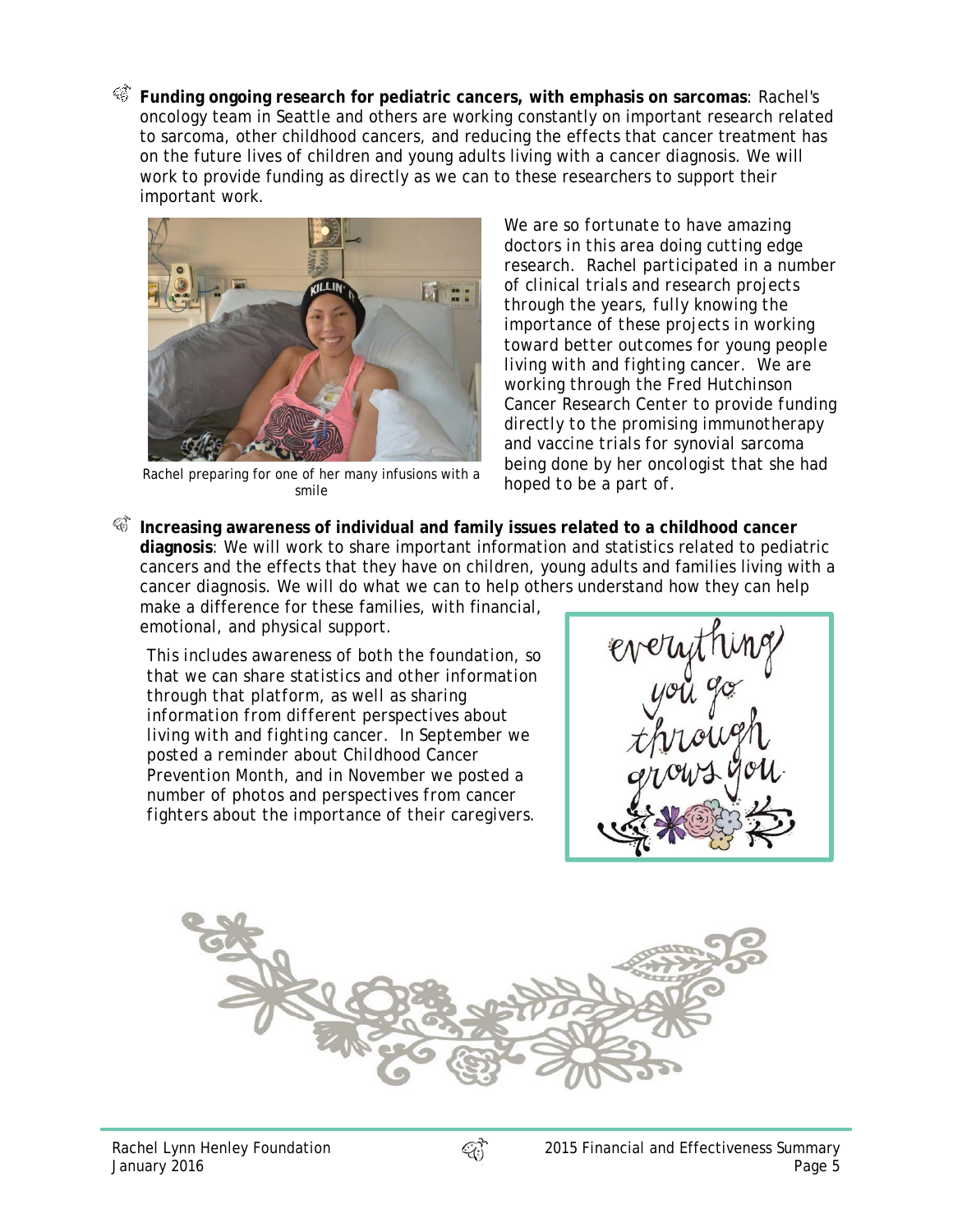#### **2015 Financial Statement Rachel Lynn Henley Foundation**

| Income:                                      |                                              |             |
|----------------------------------------------|----------------------------------------------|-------------|
| Donations                                    | \$11,467.31                                  |             |
| In-Kind Donations <sup>1</sup>               | \$805.20                                     |             |
| In-Kind Professional Services Donation       | \$2,250.00                                   |             |
| Sponsorships <sup>2</sup>                    | \$1,067.14                                   |             |
| Fundraisers                                  |                                              |             |
| Jamberry                                     | \$60.50                                      |             |
| Chili Feed                                   | \$258.00                                     |             |
| Casa Mia Takeover                            | \$715.00                                     |             |
| Trash to Treasures Sale                      | \$2,094.00                                   |             |
| Pampered Chef Party                          | \$1,000.00                                   |             |
| <b>Painting Sales</b>                        | \$610.00                                     |             |
| <b>Fundraising Total</b>                     | \$4,737.50                                   |             |
|                                              |                                              |             |
| <b>Total Income</b>                          | \$20,327.15                                  |             |
|                                              |                                              |             |
| <b>General Expenses:</b>                     |                                              |             |
| Business/Non-Profit Filing Fees              |                                              | \$539.48    |
| Operating Expenses <sup>3</sup>              |                                              | \$87.13     |
| Professional Services <sup>4</sup>           |                                              | \$2,250.00  |
| Website Hosting and Domain                   |                                              | \$169.05    |
| Promotional Materials <sup>5</sup>           |                                              | \$60.53     |
| Miscellaneous Fees <sup>6</sup>              |                                              | \$140.56    |
|                                              | <b>Total General Expenses</b>                | \$3,246.75  |
|                                              |                                              |             |
| <b>Expenses in Mission Fulfillment:</b>      |                                              |             |
| Adopt A Wish Donation                        |                                              | \$5,000.00  |
| Fred Hutchinson Cancer Research<br>Donation  |                                              | \$6,000.00  |
| Treehouse Dinner and Craft Night<br>Supplies |                                              | \$289.56    |
|                                              | <b>Total Expenses in Mission Fulfillment</b> | \$11,289.56 |
|                                              |                                              |             |
| Cash Balance                                 |                                              | \$5,185.64  |
| In Kind Donation Balance                     |                                              | \$605.20    |
| <b>Total Balance</b>                         |                                              | \$5,790.84  |

Financial Notes:

j

<sup>1</sup> In-kind donations are for toys collected in 2015 for donation to Mary Bridge Children's Hospital in January 2016, as well as for the catered meal and cookie supplies for the Treehouse dinner

2 Sponsorships are donations made specifically to offset general expense fees and fees associated with the Treehouse Dinner<br><sup>3</sup> Operating expenses include office supplies and stamps<br><sup>4</sup> Legal and accounting services to est

<sup>5</sup> Includes postcard printing and foundation banner

6 Miscellaneous fees include PayPal fees at the non-profit rate of 2.2% plus \$0.30 per transaction as well as bank fees and a monthly charge for accounting software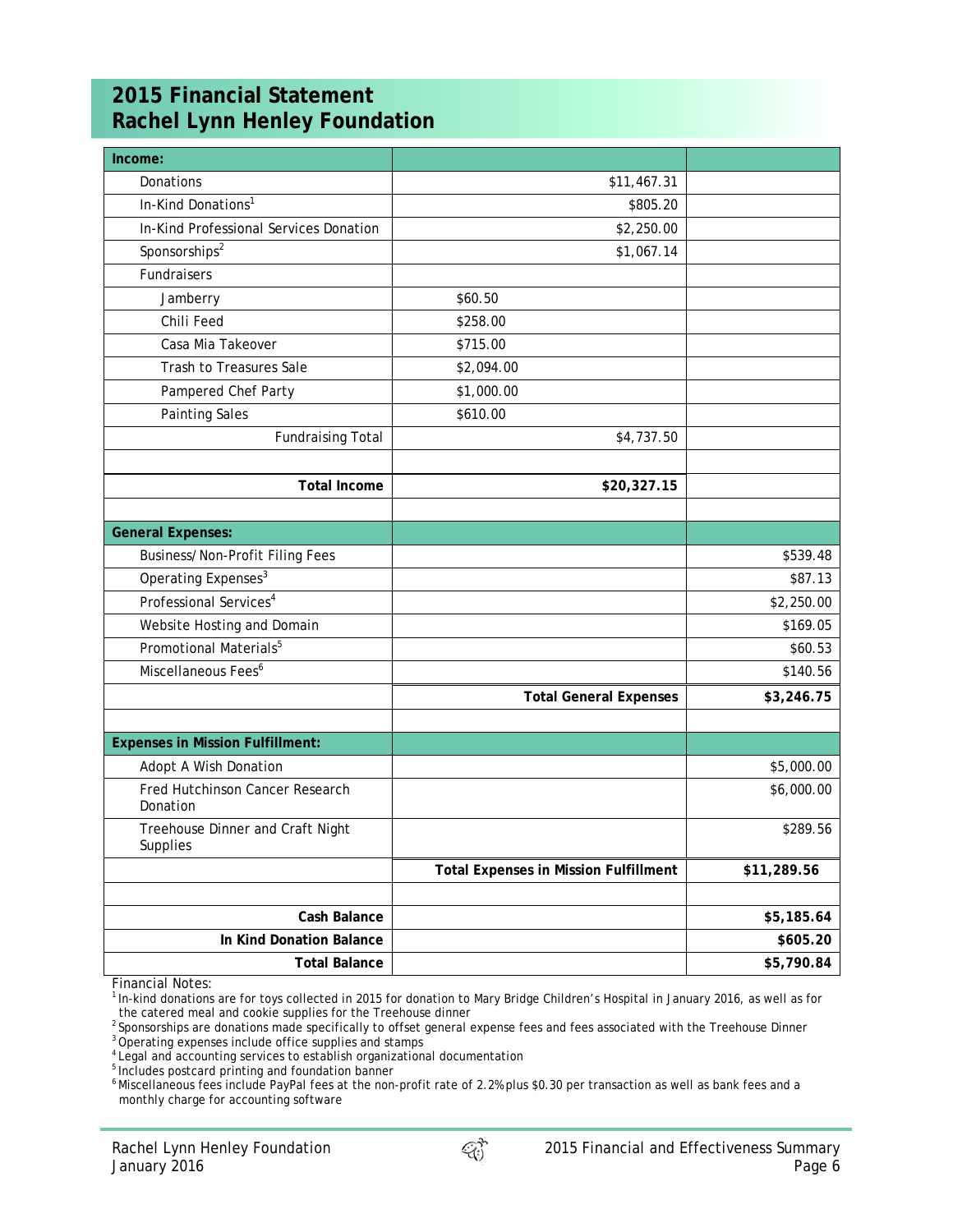#### **Income Summary**



# Business/Non-Profit Filing Fees Operating Expenses **Professional Services** Website Hosting and Domain **Promotional Materials Miscellaneous Fees Expenses in Mission** Fulfillment

|                                        | Total | \$14,536.31 |
|----------------------------------------|-------|-------------|
| <b>Expenses in Mission Fulfillment</b> |       | \$11,289.56 |
| Miscellaneous Fees                     |       | \$140.56    |
| <b>Promotional Materials</b>           |       | \$60.53     |
| Website Hosting and Domain             |       | \$169.05    |
| <b>Professional Services</b>           |       | \$2,250.00  |
| <b>Operating Expenses</b>              |       | \$87.13     |
| Business/Non-Profit Filing Fees        |       | \$539.48    |
|                                        |       |             |

## **Expense Summary**

j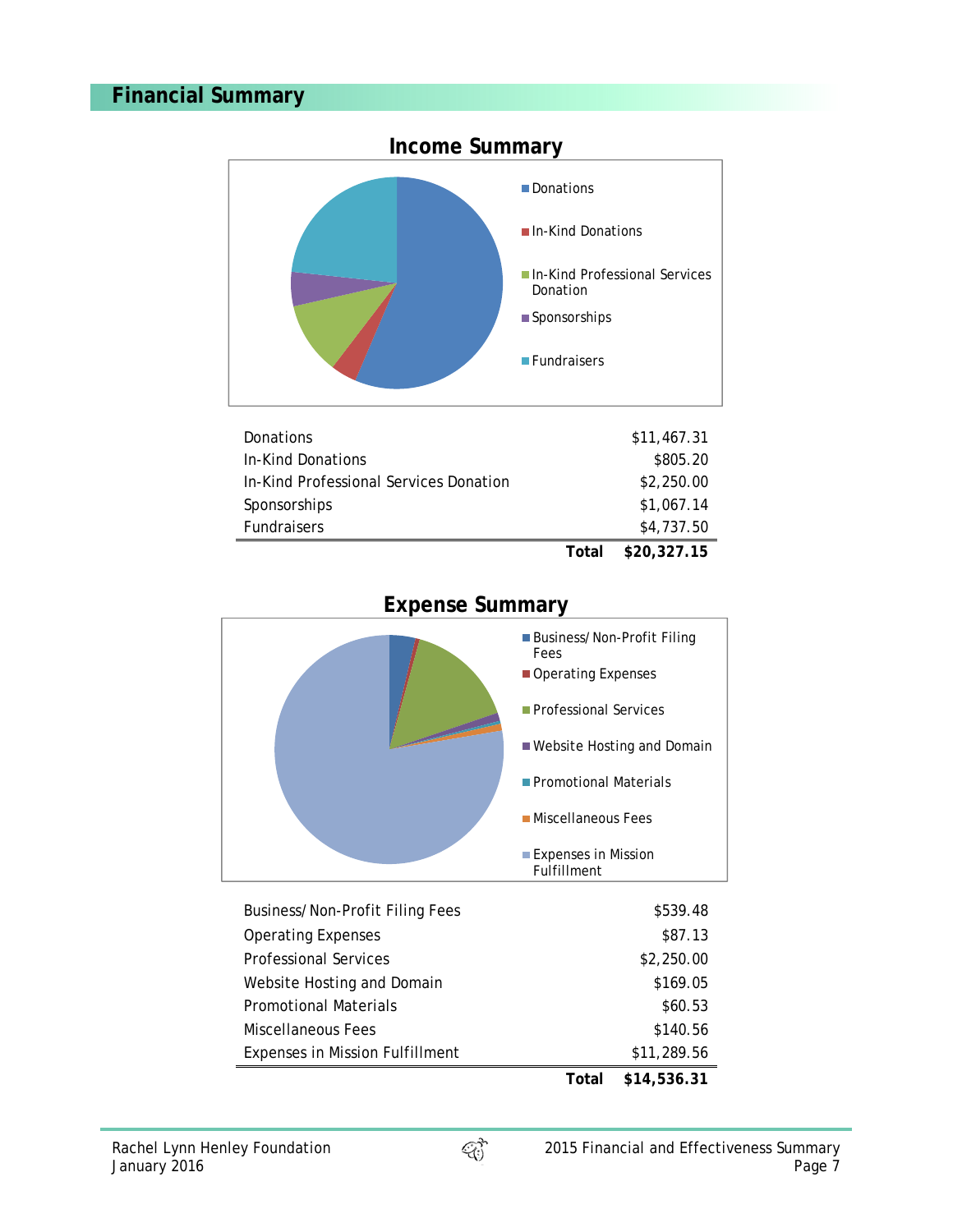#### **List of Donors**

Thank you to the following donors for their financial support. We couldn't do our work without you, and together we are making a difference!

David and Lisa Almonte Paula Anderson Margaret Archer Peter Barlow Marcia Barthelow Wendie Beckerdite Janice Best Jan Best Sara Best Phyllis Blackburn Katherine Brooks Andy Buzzard Bob and Janet Buzzard Casa Mia Anita Chandler John Christensen Coastline Law Group Heather Coby Clarissa Coultas Kathy Cox Parker Crites Tanya Crites Center for Urban Waters Staff Dana deLeon Lee Desta Elena Dodge David and Ginny Douglas Samatra Doyle Onah Duong Karen Durkee Rachel Edgar

Cathy and Brien Elvins Kathy and Mark Falk Rick and Danette Felt Emerald Ferguson Marilyn Garrison Mary Gentile Gerald and Jody Gilbert Julie Gonsalves Michele Harrison Mary and Greg Henley Nate Henley Megan Hubbard Chris and Trina Hutchins Kim Ingram Kathi Jones Jini and Jim Jones Heather Kindem Kelly and Trestin Lauricella Lechner Family Foundation Samson and Kathy Lee Mary Lynn Alex Lynn Bill and Pati Lynn Brian and Valerie Lynn Elizabeth Lynn Jessica Malaier Marina Martin Debbie Miles Michael Mitchell Kathleen Monahan Terry and Pam Morrow John O'Loughlin

Marlo Oesch Marc and Gina Olson Jamie and Gerry Pense Jon and Jean Peterson Desiree Pooley Elizabeth Ann Porad Kathryn Porad Carol Pruitt Dee Dee Quiggle William and Sara Simonson Thomas Skrinar Warren Smith Kathryn Snider Susan Sparrow Diana and Bruce Spencer Vicki Steffen David Stenger Mary and Denny Stumph Merita Trohimovich Turn Key Real Estate, Inc. Victoria Turnbull Jane Tuttle Hanna Vanucie Janda Volkmer David Whitney Linda Williams Marie Willman Iain and Erica Wingard Brent and Lisa Wojtanowicz Jodie Zaricor Lorna Zarkowski-Fuller

**Thank you also to the many people who attended our fundraisers, supported our projects, or donated anonymously. Your support is also greatly appreciated!** 

**In addition, we thank Travis A. Mahugh, Gordon Thomas Honeywell; Matthew Longhurst; Katie Brooks; and Gina Almonte for donating their services to support the foundation.** 

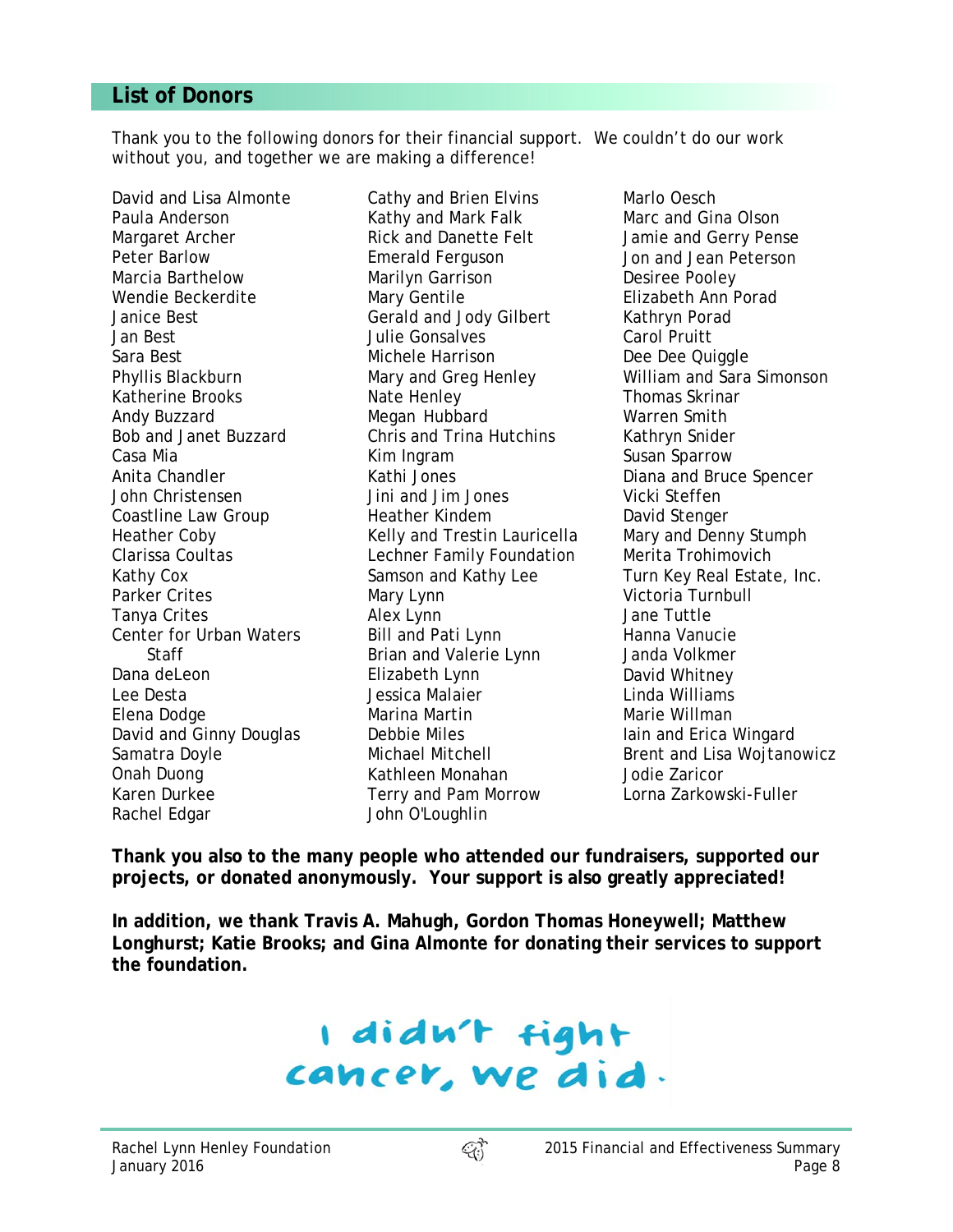

At Rachel's memorial we talked about our Ladybug Effect project. For those who weren't able to attend, ladybugs were a symbol to Rachel of good luck and hope. It started on the day of her diagnosis in November 2007 when we found a ladybug crawling across the floor in her windowless examination room, inside the clinic, inside Seattle Children's Hospital. After that, we found ladybugs often, and it always brought a smile to Rachel's face. They seemed to congregate around her, particularly in her rooms at both of the houses she lived in.

Traditionally, ladybugs have been seen as messengers of delight and promise, and they can be a reminder to us to release our worries, live our best lives and follow our dreams. This was how Rachel lived. Since Rachel passed, many of her family and friends have seen ladybugs, sometimes in the strangest of places including flying into the windows of moving cars and once even in a pre-packaged salad purchased from a store on the day of her memorial! These sightings have brought tears but also a smile and sense of peace.

In Rachel's honor, we plan to place ladybugs around town, in the form of paintings, perhaps on rocks, buildings or sidewalks. When you see any ladybugs, whether a real one or one of ours, please take a moment to think of Rachel and honor her by remembering to live your best life and follow your dreams. You can also use it as a reminder to pass that feeling on to others with a smile, and the sharing of love and encouragement.